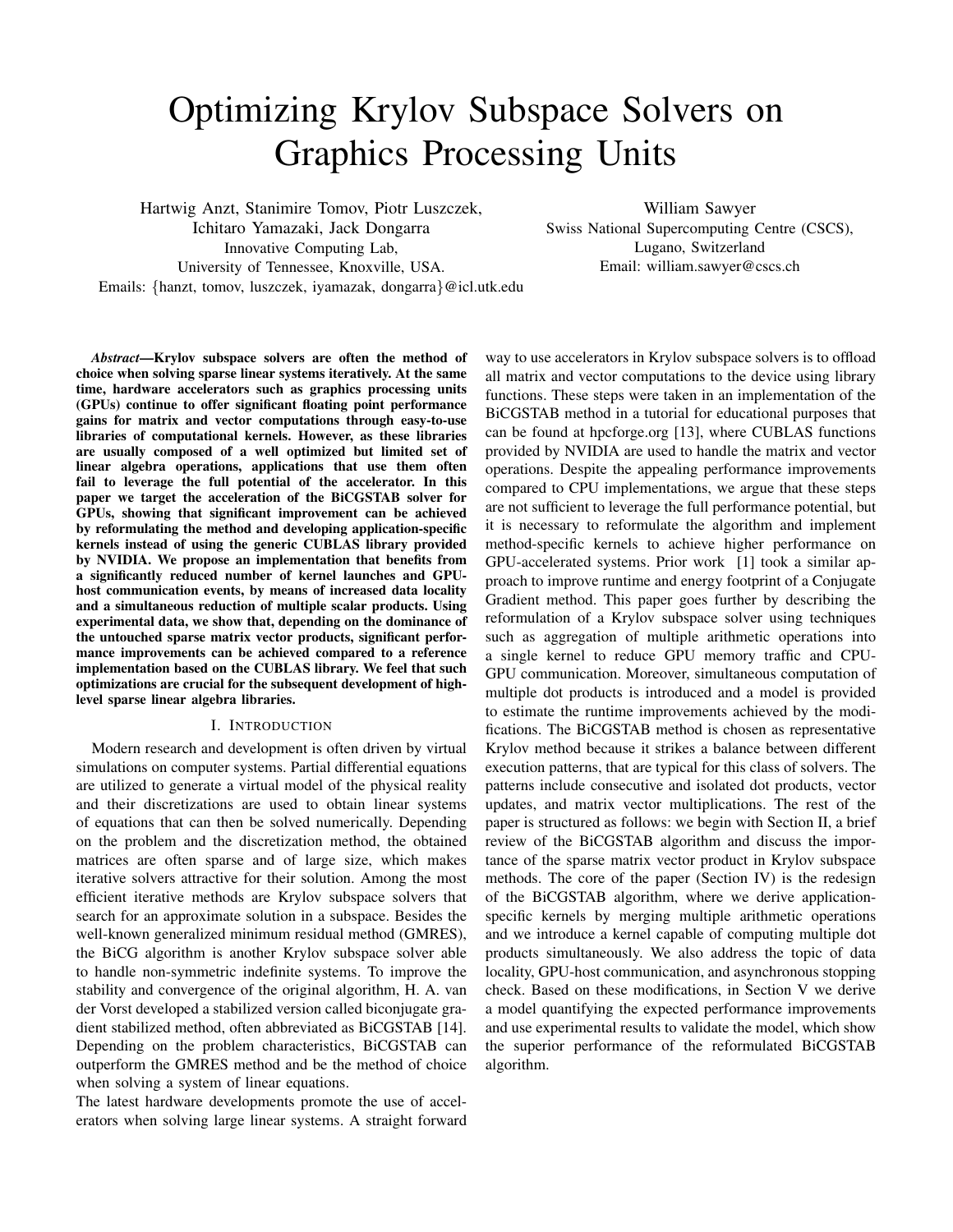1:  $x_0 := 0$  or any other initial guess 2:  $r_0 := b - Ax_0$ 3:  $\hat{r}_0 := r_0$  or any other initial guess s.t. $\hat{r}_0^T r_0 \neq 0$ 4:  $\rho_0 := \omega_0 := \alpha_0 := 0$ 5:  $v_0 := 0$   $p_0 := 0$ 6:  $k := 1$ 7: while  $(k <$  *maxiter*) &&  $(res > \tau)$ 8:  $k := k + 1$ 9:  $\rho_k := \hat{r}_0^{\mathsf{T}} r_{k-1}$  (dot) 10:  $\beta_{k+1} := \frac{\rho_k}{\rho_k}$ ρ*k*−1  $\alpha_{k-1}$ ω*k*−1 11:  $p_k := r_{k-1} + \beta (p_{k-1} - \omega_{k-1} v_{k-1})$  (scal + 2 axpy) 12:  $v_k := Ap_k$ := *Ap<sup>k</sup>* (SpMV) 13:  $\alpha_k := \frac{\rho_k}{\hat{p}_k}$  $\overline{r_0}$ <sup>T</sup>*v* (dot) 14: *s<sup>k</sup>*  $s_k := r_{k-1} - \alpha v_k$  (copy + axpy) 15: *t<sup>k</sup>*  $:= As_k$  (SpMV) 16:  $\omega_k := \frac{s_k^{\text{T}} t_k}{t^{\text{T}} t_k}$  $t_k^{\mathsf{T}} t_k$ (2 dot) 17:  $x_{k+1} := x_k + \alpha_k p_k + \omega_k s_k$  (2 axpy) 18:  $r_k := s_k - \omega t_k$ := *s<sup>k</sup>* −ω*t<sup>k</sup>* (copy + axpy) 19:  $res = r_k^{\text{T}}$ *r<sup>k</sup>* (dot) 20: end

Fig. 1. Algorithmic description of the BiCGSTAB method [2].

#### II. BICONJUGATE GRADIENT STABILIZED METHOD

The BiCGSTAB method was developed by H. A. van der Vorst with the objective to improve stability and convergence of the BiCG method [14]. It belongs to the class of Krylov subspace solvers and can be used to solve linear systems of equations that are not necessarily symmetric and positive definite [12], unlike the CG method. BICGSTAB's usually fast convergence makes it an attractive candidate when targeting the numerical solution of partial differential equations via finite element or finite difference methods [4].

For the linear system  $Ax = b$ , where  $A \in \mathbb{R}^{n \times n}$ ,  $b \in \mathbb{R}^n$ , and  $x \in \mathbb{R}^n$  is the sought-after solution, we outline the BiCGSTAB method in Figure 1 where  $\tau$  and *maxiter* set upper bounds, respectively, on the relative residual for the computed approximation to the solution  $x_k$ , and the maximum number of iterations. Beside the two sparse matrix vector multiplications (line 12 and 15), usually dominating the computational effort, every BiCGSTAB iteration contains several vector operations such as copy, axpy or dot product. The cost for one iteration can be estimated by  $4nnz + 18n$  where  $nnz$  is the number of nonzero entries in *A* and *n* is the number of unknowns.

An implementation of BiCGSTAB for GPU-accelerated platforms [13] was originally drafted as an example for a course on GPU-enabled libraries. In that implementation, all matrix and vector operations are handled by the accelerator using NVIDIA's CUBLAS library. The essential operations are given in Figure 2. Although the intention is to provide an example of how the CUBLAS library can be employed instead of providing highly tuned software, it shares the principles of most implementations for GPU-accelerated systems, and we will therefore take it as a reference CUBLAS implementation.

```
1 while ( (k < maxiter ) && ( res > epsilon ) ) {<br>
2 \times 100 rho new = cublas dot( n. r hat, 1, r val, 1);
            rho_new = cublas\_dot( n, r_hat, 1, r.val,3 beta = rho_new/rho_old * alpha/omega;<br>4 cublasDscal(n. beta. p. 1):
            cublasDscal(n, beta, p, 1);
 5 cublasDaxpy ( n, omega * beta, v, 1, p, 1);
 6 cublasDaxpy ( n, 1.0, r, 1, p, 1 );
 7 dSpMV \ll\llGs, Bs\gg ( n, rowA, colA, valA, p, v );
 8 alpha = rho_new / cublasDdot( n, r_hat, 1, v, 1 );<br>9 cublasDcopy( n, r, 1 , s, 1 );
9 cublasDcopy ( n, r, 1 , s, 1 );<br>10 cublasDaxpy ( n, -1.0 * alpha, )
10 cublasDaxpy ( n, -1.0 ∗ alpha, v, 1, s, 1 );<br>11 dSpMV \ll Gs, Bs>>> ( n, rowA, colA, valA, s,
11 dSpMV \ll Gs, Bs >>> ( n, rowA, colA, valA, s, t );<br>12 omega = cublasDdot(n, t, 1, s, 1) / cublasDdot(n,
12 omega = cublasDdot(n, t,1, s,1) / cublasDdot(n, t,1, t,1);<br>13 cublasDaxpy(dofs, alpha, p.val, 1, x, 1);
13 cublasDaxpy ( dofs, alpha, p. val, 1, x, 1);<br>14 cublasDaxpy ( dofs, omega, s. val, 1, x, 1);
14 cublasDaxpy (dofs, omega, s.val, 1, x, 1);<br>15 cublasDcopy (n, s, 1, r, 1);
15 cublasDcopy( n, s, 1 , r, 1 );<br>16 cublasDaxpy( n, −1.0 * omega, t, 1 , r, 1 );
\begin{bmatrix} 17 \\ 18 \end{bmatrix} res = cublasDnrm2(n, r, 1);<br>\begin{bmatrix} 18 \\ 18 \end{bmatrix} rho old = rho new:
\begin{array}{lll} 18 & \text{rho\_old} = \text{rho\_new}; \\ 19 & \text{k++}: \end{array}k + +;20 }
```
Fig. 2. CUBLAS implementation of the BiCGSTAB algorithm from Figure 1.

#### III. SPARSE MATRIX VECTOR PRODUCT

In the iterative solution of sparse linear systems via Krylov methods, the matrix vector product generating the subspace is usually dominating the overall computational cost of every iteration. Hence, significant effort is spent on developing storage formats along with kernels that are suitable for efficient execution on the target architecture. While the widespread compressed sparse row (CSR [2]) format usually provides good performance on CPU architectures, the use of less compact formats like ELLPACK or packet format [3] may be beneficial when targeting accelerators like GPUs using streams for the execution [10]. The underlying reason is that introducing (storage and computational) overhead may allow for coalesced memory access which is key for leveraging performance on streaming processors. In addition to formats for specific matrix patterns, hybrid storage formats have also been developed, balancing fill for superior memory access patterns and computational overhead [3]. However, it is in general difficult to determine the optimal storage format a priori, and without knowledge about the matrix characteristics, only statistical information can be used. An extensive comparison between different storage formats can be found in [3]. As the focus of this paper is on the reformulation of the BiCGStab algorithm, we refrain from optimizing the sparse matrix vector kernel used in the algorithm, but stick to the CSR format. The motivation is that we want to quantify the effect of various optimization techniques and show how switching from the straight forward implementation to a reformulated version based on method-specific kernels improves the performance (while changes to the used matrix format and respective kernels would not be considered as algorithmic changes and sophisticate a fair comparison).

#### IV. REFORMULATION OF THE BICGSTAB ALGORITHM

The reference implementation of BiCGSTAB using CUBLAS functions as presented previously yields appealing performance improvement compared to CPU code, but it also misses some performance improvement opportunities. For example, a better resource utilization can be achieved by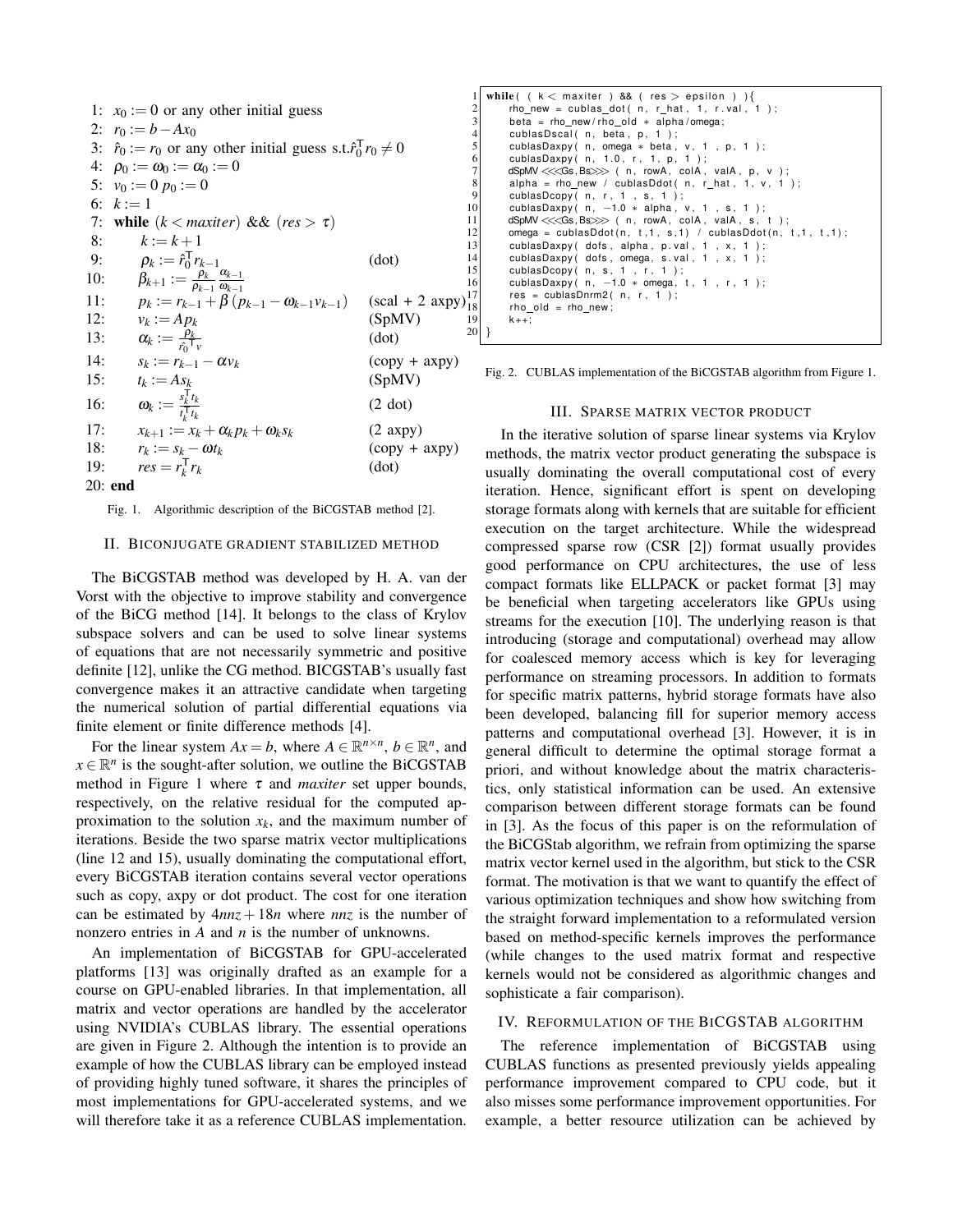designing application-specific routines, reducing the number of kernel calls, reducing the GPU-host communications, and applying power-saving mechanisms featured by the hardware [1]. To this end, a reformulation of the algorithm in Figure 1 is  $\lambda$ inevitable. Gathering similar operations (e.g., component-wise vector operations, dot products, and scalar operations) allows  $\frac{9}{9}$ the programmer to design algorithm-specific kernels with higher computational intensity than the replaced CUBLAS functions. Merging several arithmetic operations into one kernel reduces the amount of kernel calls and memory access, and handling the residual stopping criterion asynchronously to the iteration process enables a better GPU utilization. While Figure 3 provides a general overview about the original CUBLAS reference implementation and the new implementation featuring these improvements, we discuss the distinct modifications we propose to the classical formulation of the algorithm in the following sections.

# *A. Experimental Setup*

Our experiments were performed on a Tesla K20c GPU that belongs to the Kepler line of NVIDIA's hardware accelerators. The GPU consists of 2496 streaming processors, and runs at 705 MHz. It provides 3520 Gflop/s in single precision and 1170 Gflop/s in double precision. The main memory is 5 GB of GDDR5 and has a peak bandwidth of 208 GB/s, which is sufficiently large to keep all the matrices and all the vectors needed in the iteration process. We limit our analysis to double precision, and to ensure the accuracy of the data, we usually run every experiment 1000 times and either average the values or report the total time.

The host processor was an Intel Xeon E5 (codename: Sandy Bridge, model  $0 \times 2D$ , family  $0 \times 06$ ) in a two-socket configuration featuring 8 cores in each socket with HyperThreading enabled and the nominal frequency was 2.6 GHz.

### *B. Merging multiple arithmetic operations into one kernel*

When implementing complex arithmetic operations using only CUBLAS functions, there are often several of the CUBLAS calls that have to be combined together and the set of calls to choose from is very limited. In fact, the entire set attempts to establish close correspondence with the Basic Linear Algebra Subprograms (BLAS) [11], [9], [8], [6], [7], a software interface originally designed for linear algebra operations on the CPU. But while on a CPUbased system the memory hierarchy usually offers sufficient performance when executing a series of these functions, this is far from true on the GPU. The GPU architecture provides small caches that are used by the CUBLAS routines, but consecutive CUBLAS operations would not keep reusable data locally. Also, the data streaming scheme, the key to achieving high throughput and GPU performance, suffers when multiple individual CUBLAS functions are invoked when the compiler fails to detect dependencies. An example is the computation  $p_k := r_{k-1} + \beta (p_{k-1} - \omega_{k-1} v_{k-1})$  in line 11 of Figure 1 that results in three CUBLAS function calls (line 4-6 in Figure 2). Every function reads the data from main memory, processes



Fig. 4. Algorithm-specific kernel for the operation in line 11 in Figure 1.



Fig. 5. Performance comparison between the merged BiCGSTAB and the reference implementation for the update of vector  $p$  (see line 11 of Figure 1).

the operation, and writes data back. As vector operations (Level 1 BLAS) are bandwidth-bound, the  $8n + 4$  memory transfers  $(5n+4 \text{ reads and } 3n \text{ writes})$  limit the performance. Significant improvements can be achieved by replacing the CUBLAS functions with the kernel given in Figure 4, where data movement is reduced down to  $3n+4$  reads and *n* writes. Due to the 50% memory traffic reduction, we expect an asymptotic speedup of 2, which is reflected in Figure 5 where the update of *p* using CUBLAS functions reaches, for large vector sizes, only 11.5 Gflop/s compared to 22.4 Gflop/s of the magma\_dbicgmerge\_p\_update kernel given in Figure 4.

Comparing the total GPU memory access in one BiCGSTAB iteration, we conclude from Table I that the savings in global memory reads are 13*n* reads and 5*n* writes. Neglecting the sparse matrix vector multiplications (4*nnz*+6*n* memory transfers in total), we remain with 34*n* memory transfers in the CUBLAS reference implementation. In the accelerated BiCGSTAB, we have merged the arithmetically untouched matrix vector products with other vector operations. Hence, as the vectors have to be transferred anyway, we remain with 22*n* memory transactions when omitting the impact of the matrix vector products. Depending on the dominance of the aforementioned matrix vector product, we expect a performance improvement of up to 35%.

# *C. Reduce GPU-host communication*

Merging multiple arithmetic operations into a single GPU kernel not only improves the computational intensity, but also reduces the communication between GPU and host as less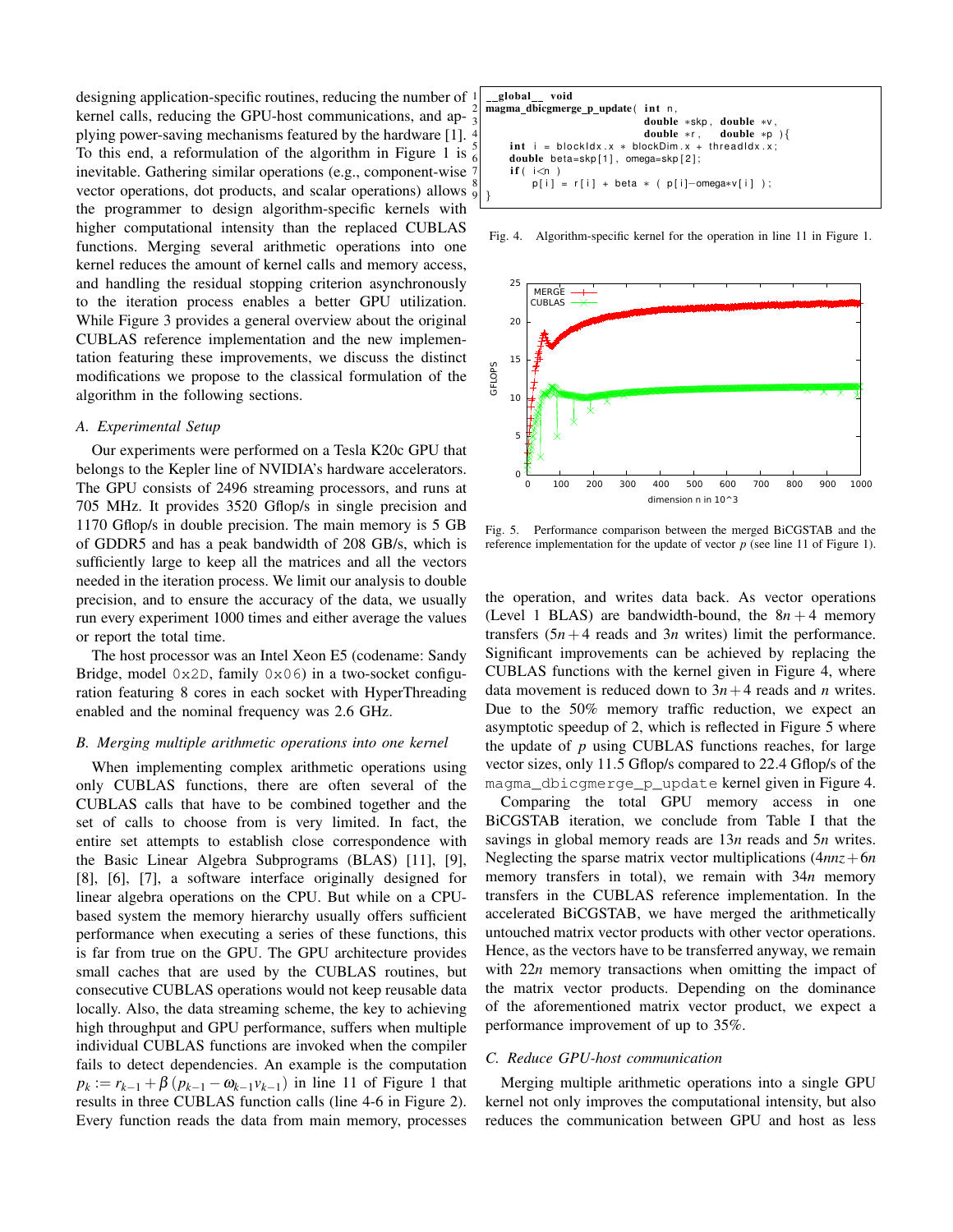

Fig. 3. Visualizing the reformulation of the BiCGSTAB implementation. While all parameters remain in GPU memory, note the explicit transfer of the residual back to the host in the last line.

|                   | <b>CUBLAS BICGSTAB</b>    |                        | merged BiCGSTAB   |                               |                       |  |
|-------------------|---------------------------|------------------------|-------------------|-------------------------------|-----------------------|--|
| line <sup>1</sup> | read                      | write                  | merged into       | read                          | write                 |  |
|                   | $n+\mathcal{O}(1)$        | $\boldsymbol{n}$       |                   |                               |                       |  |
| 5                 | $2n + \mathcal{O}(1)$     | $\boldsymbol{n}$       | p_update          | $3n + \mathcal{O}(1)$         | $\boldsymbol{n}$      |  |
| 6                 | $2n + \mathcal{O}(1)$     | $\boldsymbol{n}$       |                   |                               |                       |  |
|                   | $2nnz+2n+\mathcal{O}(1)$  | $\boldsymbol{n}$       | spmv1+reduce1     | $2nnz+3n+\mathcal{O}(1)$      | $n+\mathcal{O}(1)$    |  |
| 8                 | $2n + \mathcal{O}(1)$     | $\mathscr{O}(1)$       |                   |                               |                       |  |
| 9                 | n                         | $\boldsymbol{n}$       | s update          | $2n + \mathcal{O}(1)$         | $\boldsymbol{n}$      |  |
| 10                | $2n + \mathcal{O}(1)$     | $\boldsymbol{n}$       |                   |                               |                       |  |
| 11                | $2nnz+2n+\mathcal{O}(1)$  | $\boldsymbol{n}$       |                   |                               |                       |  |
| 12                | $2n + \mathcal{O}(1)$     | $\mathcal{O}(1)$       | spmv2+reduce2     | $2nnz+2n+\mathcal{O}(1)$      | $n+\mathcal{O}(1)$    |  |
| 13                | $2n + \mathcal{O}(1)$     | $\mathcal{O}(1)$       |                   |                               |                       |  |
| 14                | $2n + \mathcal{O}(1)$     | $\boldsymbol{n}$       |                   | $6n + \mathcal{O}(1)$         | $2n + \mathcal{O}(1)$ |  |
| 15                | $2n + \mathcal{O}(1)$     | n                      |                   |                               |                       |  |
| 16                | $\boldsymbol{n}$          | $\boldsymbol{n}$       | xr_update+reduce3 |                               |                       |  |
| 17                | $2n + \mathcal{O}(1)$     | $\boldsymbol{n}$       |                   |                               |                       |  |
| 18                | $2n + \mathcal{O}(1)$     | $\mathcal{O}(1)$       |                   |                               |                       |  |
|                   | $2n + \mathcal{O}(1)$     | O(1)                   |                   |                               |                       |  |
| sum               | $4nnz+29n+\mathcal{O}(1)$ | $11n + \mathcal{O}(1)$ | sum               | $4nnz + 16n + \mathcal{O}(1)$ | $6n + \mathcal{O}(1)$ |  |

TABLE I

COMPARISON OF GPU MEMORY ACCESS FOR THE CUBLAS REFERENCE IMPLEMENTATION (SEE FIGURE 2) AND THE MERGED VARIANT.

kernels are launched. This is particularly important when running CUDA in blocking mode to improve the energy efficiency [1]. Comparing the number of kernels launched in one iteration, we realize that the number of kernels in the BiCGSTAB-merge implementation is case-dependent, as the kernel count in the iterative reduction procedure of the scalar products depends on the system's dimension (see magma\_dbicgmerge\_reduce2, Figure ?? in the Appendix). In fact, for the applied block size of 256, each of the three reduction operations launches  $k = \lceil \log_{512} \left( \frac{n}{256} \right) \rceil$  kernels. However, this number is usually small, and *k* does not exceed 2 in any of the test matrices we consider in Section V. Summing all kernels and the explicit copy of the residual, the total kernels launch count in the BiCGSTAB-merge implementation is, for the considered test matrices, less or equal eight, which is a 50% reduction compared to the 16 CUBLAS function invocations in the reference implementation.

A prerequisite for reducing the number of kernel launches by merging multiple arithmetic operations into one kernel is to keep parameters like scalar products in the device memory. We achieve this by using an additional array skp of the form [alpha|beta|omega|rho\_o|rho\_n|nom|t1|t2] in GPU memory that contains the parameters and two entries for temporary storage. This step comes with reduced memory transfer between GPU and host. The CUBLAS reference implementation transfers 13 double precision values between host and GPU in every iteration, while the new algorithm only needs the transfer of the residual to check the error stopping criterion.

# *D. Handling the residual stopping process asynchronously*

The developed algorithm should now be able to run a complete iteration on the GPU while the only task remaining for the CPU is to administer the kernel launch order. The sticking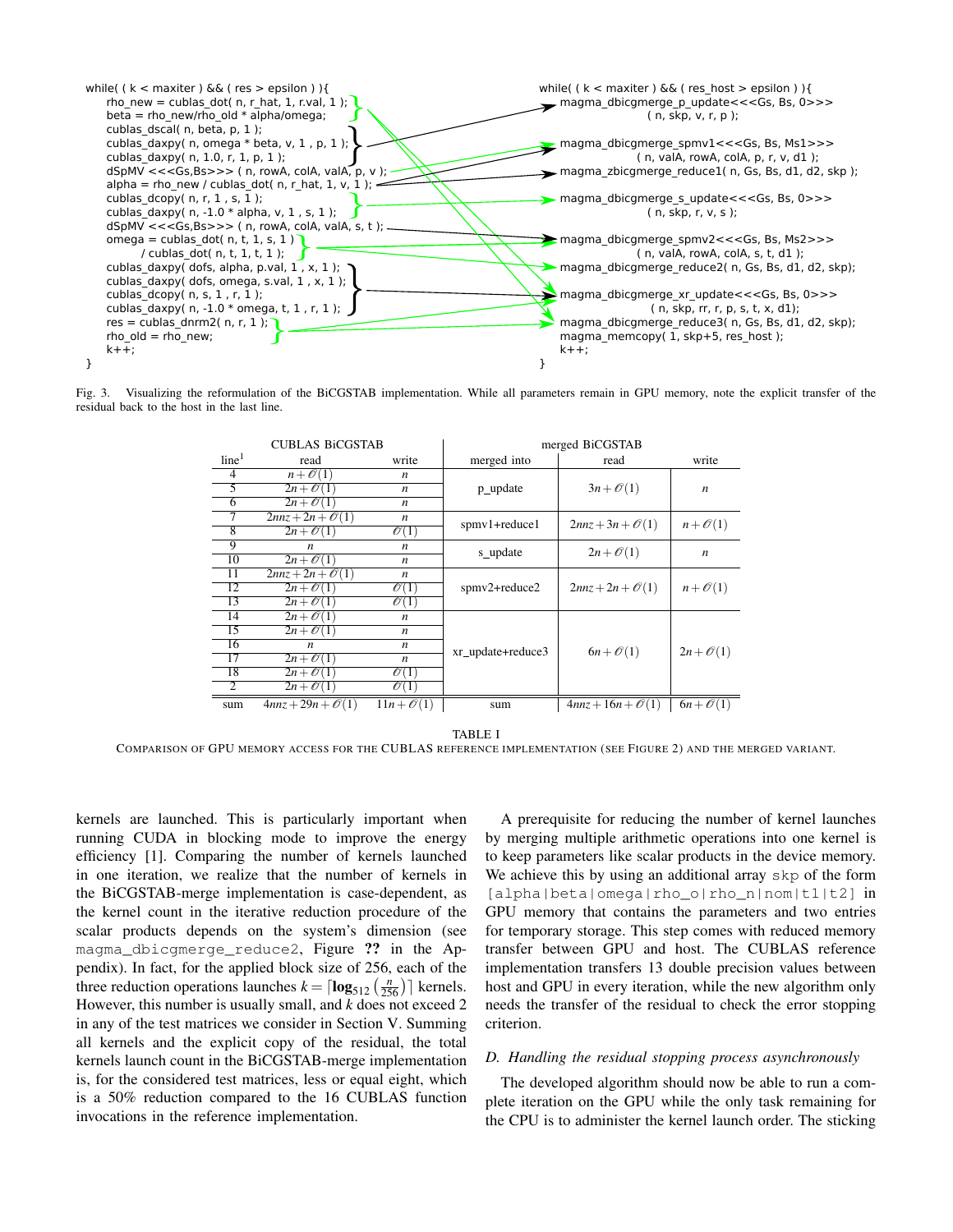point becomes checking the residual stopping criterion that is handled by the CPU. While a classical implementation would interrupt the iteration process on the GPU until the CPU has validated the stopping criterion and instructed the continuation of the execution, this may have severe performance impact in the case of slow GPU-host communication. A workaround is given by an asynchronous check of the stopping criterion. The residual is copied to the host asynchronously, while the GPU continues the iteration process. The CPU receives residuals with some delay, and only interrupts once the residual stopping criterion is met. Although the algorithm may at this time already have started the next iteration, these additional computations are not detrimental to the performance. Only in the case of unstable convergence and a delay larger than the time for one iteration may this scheme become dangerous, as an oscillating residual may result in a "bad breakdown" of the iteration process. However, we never experienced this case in our experiments.

# *E. From dot product to matrix vector multiply*

NVIDIA's CUBLAS library provides an efficient routine to process dot products on the GPU. However, as soon as multiple dot products need to be computed consecutively, performance obviously suffers from memory access and the fact that the reduction for each vector is handled one after another. This motivates us to come up with a kernel able to compute multiple dot products at once and reduce the vectors simultaneously. Although the BiCGSTAB only requires the parallel computation of two dot products, we aim for a general analysis on this topic, as the computation of a set of dot products with one vector being part in all of them can also be seen as a matrix vector multiplication using a very columndominant matrix.

While parallel matrix vector multiplication implementations usually assign a set of rows to each processing unit, this approach is very inefficient if a matrix consists of less rows than processing units available. Especially when targeting GPUs, handling rows by threads is not suitable for this matrix type, as the typically used thread number will exceed the number of rows by orders of magnitude. The MAGMA software package developed at the Innovative Computing Lab (ICL) at the University of Tennessee has overcome this challenge by assigning one multiprocessor to each row, and splitting each row into chunks that are then handled by different threads. To have all multiprocessors working on a current hardware architecture, the matrix needs at least 14 rows [5]. Each row is then split into parts according to the block size, and each thread strides over the complete row, handling one element in every part. In the end, the partial sums computed by the distinct threads are collected using fan in.

Using the ideas based on the dot product where computing units process in a tree-reduction fashion, we extend the implementation proposed in [1] to process multiple vector products simultaneously. The advantage of this algorithm is that instead of only one, all multiprocessors are utilized to compute the reduction of a single row, with the drawback



Fig. 6. Performance comparison between CUBLAS dot product, the developed simultaneous dot product implementations MDOT and MDGM, and the matrix vector products from NVIDIA and MAGMA, respectively for a vector length of 100,000.

of additional memory usage. Like in the MAGMA implementation, each thread of a thread block (handled by one multiprocessor) strides over the complete row, but the usage of all multiprocessors reduces the number of row chunks and the computations of each thread considerably. The price for this is that every multiprocessor, once the reduction for the thread block is completed, has to write data to the global memory and synchronize with the other multiprocessors after every reduction step, as the partial sums computed by the different thread blocks are used in the next reduction step.

The limited cache size in GPUs poses restrictions when aiming for the simultaneous reduction of multiple vectors, as the shared memory is the key to the efficiency of the implementation. We overcome this bottleneck by processing the data in chunks of vectors allowing for efficient cache usage. Note that the number of vectors in every chunk is dependent on the hardware characteristics, the block size, and the precision format used, but independent of the vector length.

According to the performance shown in Figure 6 (see line labelled MDOT) a chunk size of 4 seems reasonable for our implementation. The obtained kernel (labelled MDGM) shows minor performance loss when hitting the reload barrier, but then stabilizes around 0.8 GFLOPS, outperforming the sequence of CUBLAS dot products by a factor larger than two. Interesting is the comparison with the matrix vector product kernels. While NVIDIA's implementation (CUGeMV) is not at all able to keep up with the MDGM for short and wide matrices, the matrix vector product provided by MAGMA (MAGMA GeMV) keeps up as soon as all 14 multiprocessors are active. In Figure 7 we show the superiority of the two implementations as a function of the vector length. As expected, the more column-dominated a matrix is, the more reasonable the usage of MDGM is where all multiprocessors are used for every row. A direct comparison of MDOT against NVIDIA's dot product for different vector sizes is given in Figure 8. The first observation is that, when computing only one dot product, the MDGM outperforms the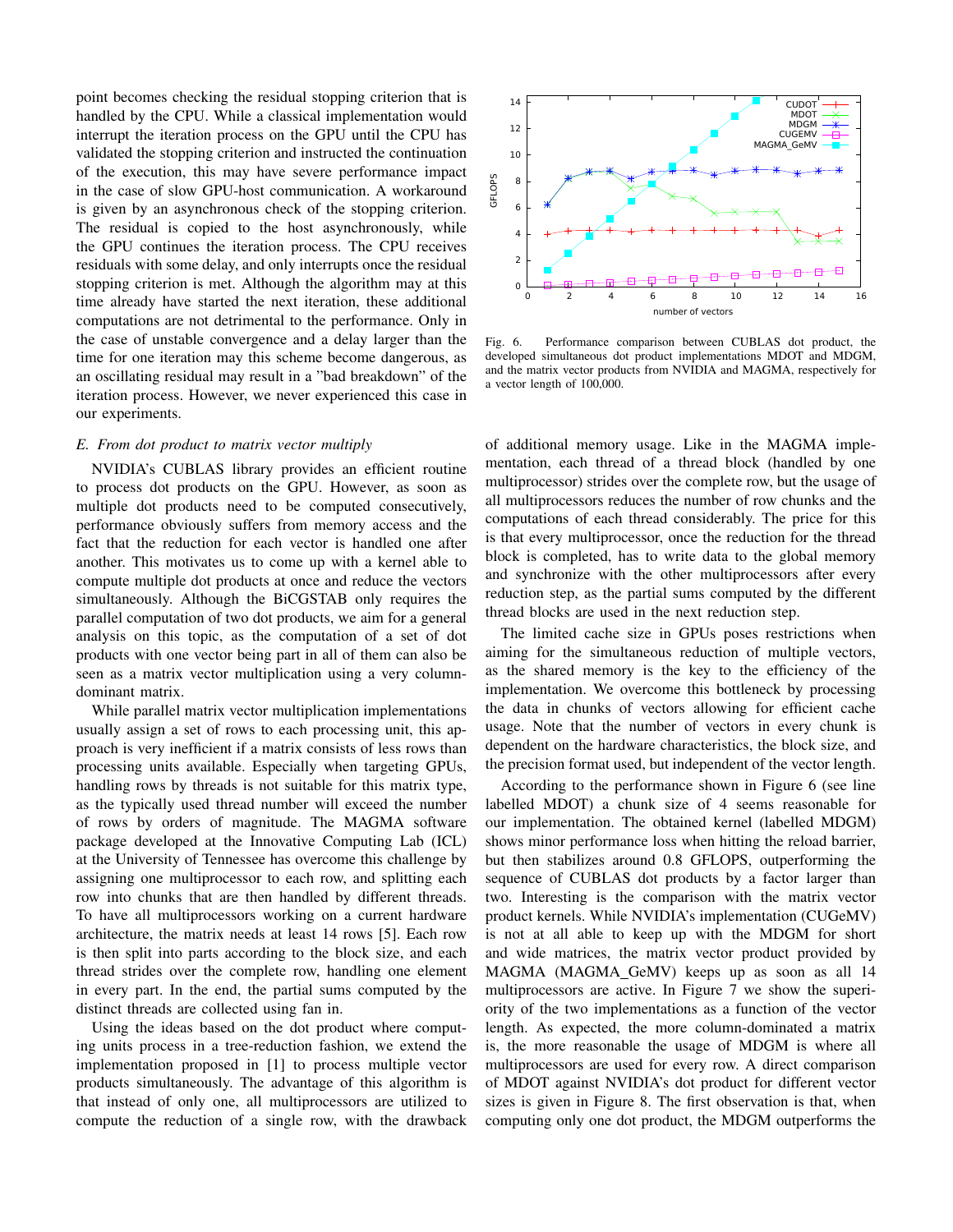

Fig. 7. Superiority areas of MDGM and MAGMA's matrix vector kernel.



Fig. 8. Performance comparison (double precision) between CUBLAS and MDOT executing 1 and 2 vector products.

CUBLAS implementation for small lengths while CUBLAS yields slightly higher performance as soon as the vector length exceeds 10<sup>6</sup>. Close inspection reveals that the performance of MDOT decreases slightly around 200,000. This stems from the iterative reduction procedure: for larger vectors one reduction step is not sufficient, rather a second kernel is needed (see line 62–72 in magma\_dbicgmerge\_reduce2, Figure ?? in the Appendix). When adding a second dot product with one vector shared by both operations (see data labelled MDOT(2) and CUBLAS(2) in Figure 8) the performance of MDOT increases by about one third due to reuse of one vector and the simultaneous reduction of two vectors. For CUBLAS we do not observe any performance improvement when executing two consecutive dot products. Improvement would only become possible by a compiler detecting the reuse of one vector. By reordering the operations in the BiCGSTAB method, we can gather two sets containing two consecutive dot products using the same vector in both computations. For efficient processing, the merged implementation uses the vector  $q = [r \hat{h}at|r|p|v|s|t]$  containing the distinct vectors of the reference implementation. In the accelerated version of BiCGSTAB, we merge the computation of (multiple) dot products with other arithmetic operations where possible. As an example, we provide the code for the kernel magma\_dbicgmerge\_spmv2 and the routine magma\_dbicgmerge\_reduce2 in Figure ?? in the Appendix.

# V. EXPERIMENTAL COMPARISON WITH PERFORMANCE MODEL GUIDING THE OPTIMIZATIONS

In the previous sections, we have proposed different modifications to the BiCGSTAB algorithm structure and its implementation on a GPU-accelerated system. In this section, we aim for a theoretical model quantifying the improvements the modifications are expected to achieve in experiments using a set of test matrices taken from the University of Florida matrix collection  $(UFMC)^2$ . While the matrices were selected to cover a broad spectrum with respect to dimension and sparsity, some key characteristics are summarized in Table II. In Table III, we profile the CUBLAS reference implementation for the different test matrices.

Aiming for a general model providing estimations for the savings rendered by the modifications we proposed in the previous sections, we may consider the existence of two factors determining the improvement when switching from the reference implementation to the merged BiCGSTAB, where we utilize the custom-designed kernels. One is the dominance of the matrix-vector product that we did not change in the optimization process (need to subtract 6*n* from the operation count). According to the data given in Table I, we may expect performance improvements of up to  $\eta_{\text{memory}} = \frac{13n+5n-6n}{29n+11n-6n} \approx$ 35% due to reduced memory transfers in the memory-bound algorithm, however linearly decreasing with the dominance of the SpMV. This already allows for the derivation of a very simple model estimating the expected savings as:

$$
P_{\text{memory}} = 1 - \frac{T_{MERGE}}{T_{CUBLAS}} \tag{1}
$$

$$
= (1 - SpMV) \times \eta_{\text{memory}}.
$$

The second factor is the dimension of the system. In Section IV-E, we proposed MDOT, capable of computing multiple dot products simultaneously. But as the improvements when switching from CUBLAS to MDOT depends on the vector size, we have to quantify these as well. For this purpose, we run experiments on the sequence of dot products that occur in the BiCGSTAB algorithm: two sets of consecutive dot products sharing one of the vectors and one separate dot product (see Figure 9). For the remainder of the paper we use the following function (produced with a regression fit of the experimental results) to approximate the runtime savings (shown in Figure 10):

$$
\mathscr{F}(n) = \frac{1}{100} \left( \frac{1}{2 \times 10^{-7} \times n + 0.021} + 12.5 \right). \tag{2}
$$

The impact of data transfer and kernel launch overhead is application specific, which makes the reduced GPU-host communication and the asynchronous check of the stopping criterion difficult to integrate into a general model. Instead,

<sup>2</sup>UFMC; see http://www.cise.ufl.edu/research/sparse/matrices/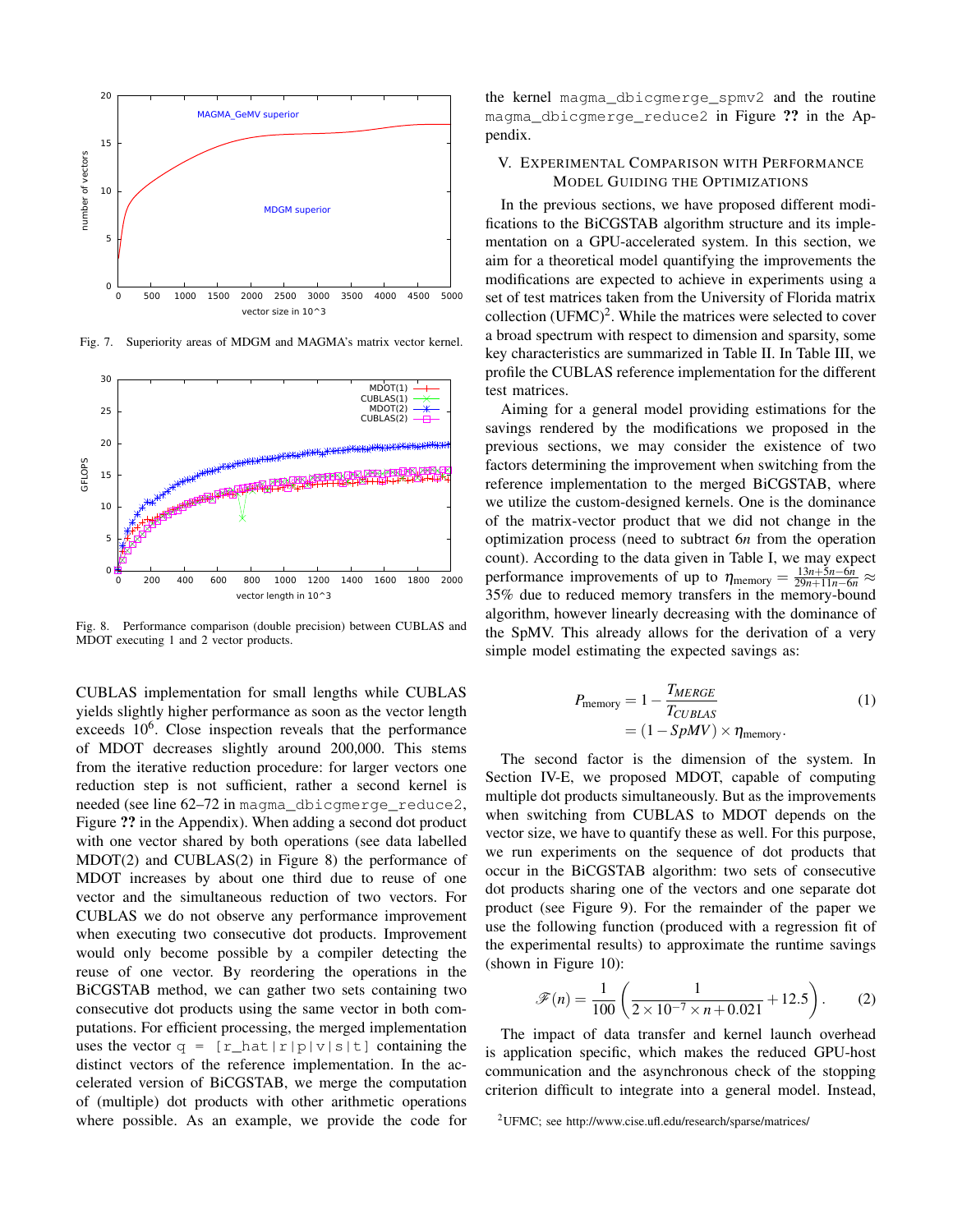

Fig. 9. Performance comparison between CUBLAS and MDOT for the sequence of dot products in one BiCGSTAB iteration.



Fig. 10. Size-dependent runtime improvement obtained by replacing CUBLAS with MDOT in the sequence of dot products in BiCGSTAB.

we now combine the improvements due to data locality of MDOT in Eq. (3), which models the expected improvement that depends on the matrix size *n*, and the relative portion of the sparse matrix-vector kernel (*SpMV*), and the dot product (*dot*) in one iteration, respectively.

$$
P_{\text{memory+dot}} = \eta_{\text{memory}} \times (1 - \text{SpMV}) + (1 - \mathcal{F}(n)) \times \text{dot.}
$$
\n(3)

Using the data from Table II and III, we visualize the savings predicted by *Pmemory*+*dot* in Figure 11 as memory+dot along with experimental data. We observe that in most cases we are able, in general, to provide acceptable estimations, better than the linear model based exclusively on the memory improvement. However, in some cases, we still underestimate the performance improvement. In particular, for the test matrices  $AUDIKW_1$  and  $BMW3_2$  where the matrix-vector kernel dominance should allow only negligible improvement, about 20% of runtime reduction cannot be explained by any of the aforementioned effects. Detailed analysis revealed a phenomenon that needs further research to provide a satisfying explanation: the matrix vector kernel using CSR format can be accelerated on the GPU architecture used by adding additional

| Matrix               | #nonzeros $(nnz)$ | Size $(n)$ | nnz/n |
|----------------------|-------------------|------------|-------|
| AIRFOIL 2D           | 259,688           | 14,214     | 18.27 |
| APACHE 2             | 4,817,870         | 715,176    | 6.74  |
| AUDIKW 1             | 77,651,847        | 943,645    | 82.28 |
| <b>BLOWEYBO</b>      | 49.999            | 10,001     | 5.00  |
| BMW3 2               | 11,288,630        | 227,362    | 49.65 |
| CAGE 10              | 150.645           | 11,397     | 13.22 |
| ECOLOGY <sub>2</sub> | 4,995,991         | 999,999    | 5.0   |
| FV <sub>1</sub>      | 85,264            | 9.604      | 8.88  |
| G3 CIRCUIT           | 7,660,826         | 1,585,478  | 4.83  |
| POISSON 3DA          | 352,762           | 13,514     | 26.10 |
| PRES POISSON         | 715,804           | 14,822     | 48.29 |
| TREFETHEN 2000       | 41,906            | 2,000      | 20.95 |
| TREFETHEN 20000      | 554,466           | 20,000     | 27.72 |

TABLE II DESCRIPTION AND PROPERTIES OF THE TEST MATRICES.

operations writing data to global memory. It may be assumed that some scheduling internal to the GPU, and maybe a superior cache use, is responsible for this effect, and we will further investigate this issue. While we were not able to reproduce similar behavior on NVIDIA's previous GPU architecture – the Fermi line – we observed savings of about  $\eta_{\text{SDMV}} = 15\%$  for the SpMV using large matrices on the Kepler K20c. Tests on the Kepler K20x, to which we had limited access, indicated that the effect remains, however it became smaller. Motivated by this observation, we enhanced the model given in (3) by a correction term reflecting the acceleration of the SpMV due to unknown scheduling advantages when merging it with the other operations. The resulting improvement estimation, that was given in Equation (4) and is labelled memory+dot+SpMV in Figure 11, predicts the observed improvements in experiments with high accuracy.

$$
P_{\text{memory+dot+SpMV}} = P_{\text{memory+dot}} + SpMV(n, nnz) \times \eta_{\text{SpMV}}.\tag{4}
$$

Beyond the successful validation of the derived model, we observe that the main goal of our work was achieved as well: the new BiCGSTAB implementation outperforms the CUBLAS reference implementation for all test cases. Depending on the dominance of the matrix-vector kernel, which we refrained from accelerating, the merged version achieves an average runtime reduction close to 40%. For specific matrices, where the impact of the matrix vector-kernel is small, we achieve speedups as large as 3×.

#### VI. SUMMARY AND CONCLUSION

Taking the BiCGSTAB method as representative for a Krylov subspace solver, we have investigated how to leverage the performance potential of graphics processing units. The optimized implementation reformulates the algorithm, merges multiple arithmetic into algorithm-specific kernels to reduce the memory traffic, keeps all data in GPU memory to remove